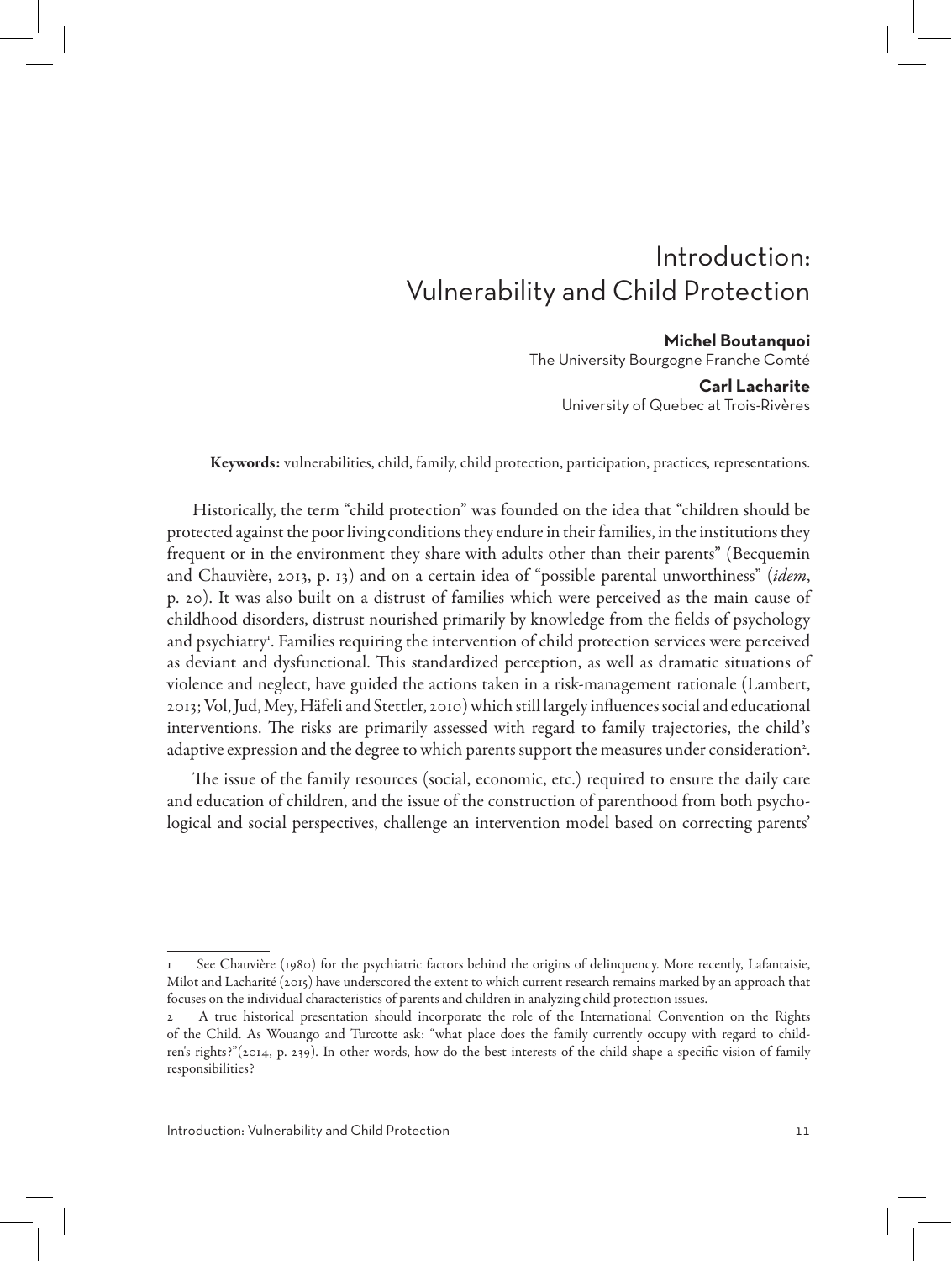shortcomings<sup>3</sup> in an attempt to take vulnerability into account. However, as the NOCP<sup>4</sup> (2014) notes in a special issue: to what extent is the concept of vulnerability effective in interpreting, modeling and representing with accuracy and precision the risk situations that children encounter? We may also add: to what extent is it capable of representing with accuracy and precision the family situations encountered in the field of educational and social actions? It therefore appears essential to clarify our understanding of the different definitions of the concept of vulnerability and of how these definitions may stimulate reflection in the field of professional practices and research.

### **Reflecting on Vulnerability**

The concept and the manner in which the term "vulnerability" is used has been marked by recent changes (Brodiez-Dolino, 2015; Garrau, 2018; Martin, 2013; Soulet, 2014), such as exclusion in the 1990s, leading Castel to describe it as "a portmanteau word to identify all the varieties of misery in the world" (1995, p. 13). Soulet (2014) somewhat reaffirms this view when he speaks of "a dominant, obligatory and almost hegemonic reference to describe the said social reality" (p. 8). For his part, Garrau underscores how "the success of this category raises a number of questions" (2018, p. 10) related to fashion trends or to the new way of reflecting on the social question and on the multiple meanings. Similar questions have been raised in the Englishspeaking world (Butler, 2005; Fineman and Grear, 2016; Gilson, 2014; Turner, 2006).

For Aubert (2010), the emphasis on the concept of vulnerability may also reflect a situation of crisis and loss in a hypermodern society, a society of excesses and transient moments. It is undoubtedly associated with some form of unease within an uncertain society, "a risk society that is no longer assured of its own future" (Soulet, 2014, p. 12), a society of *unease* according to Kaës (2012), one without harmony between social and intersubjective ties. Aubert specifies: "The hypermodern world […] presents us with a set of acute and extremely rapid upheavals which affect the narcissistic base of our being. The intersubjective and intergenerational contract which allows us to establish our place in a coherent whole, obliging us to do so to ensure its maintenance, is itself shaken or shattered" (2013, p. 284).

In other words, this concept reveals a crisis of institutions, more specifically a crisis relative to the meaning that institutions ascribe to the term "vulnerability". Rather than merely detecting a threat of breakdown, institutions' unease may also reflect a difficulty in creating a community of like-minded people when "the individual is established as the supreme value because of the devaluation of social interdependence [and at the same time] our societies are forced to address

These primarily refer to what are perceived as the mother's failures. Except for specific sexual abuse situations, the father is often a blind spot in this model (Brewsaugh & Strozier, 2016; Scourfield, 2014; Zanoni, Warburton, Bussey & McMaugh, 2014).

<sup>4</sup> The National Observatory for Childhood at Risk, which became the National Observatory for Child Protection (Paris) in 2016.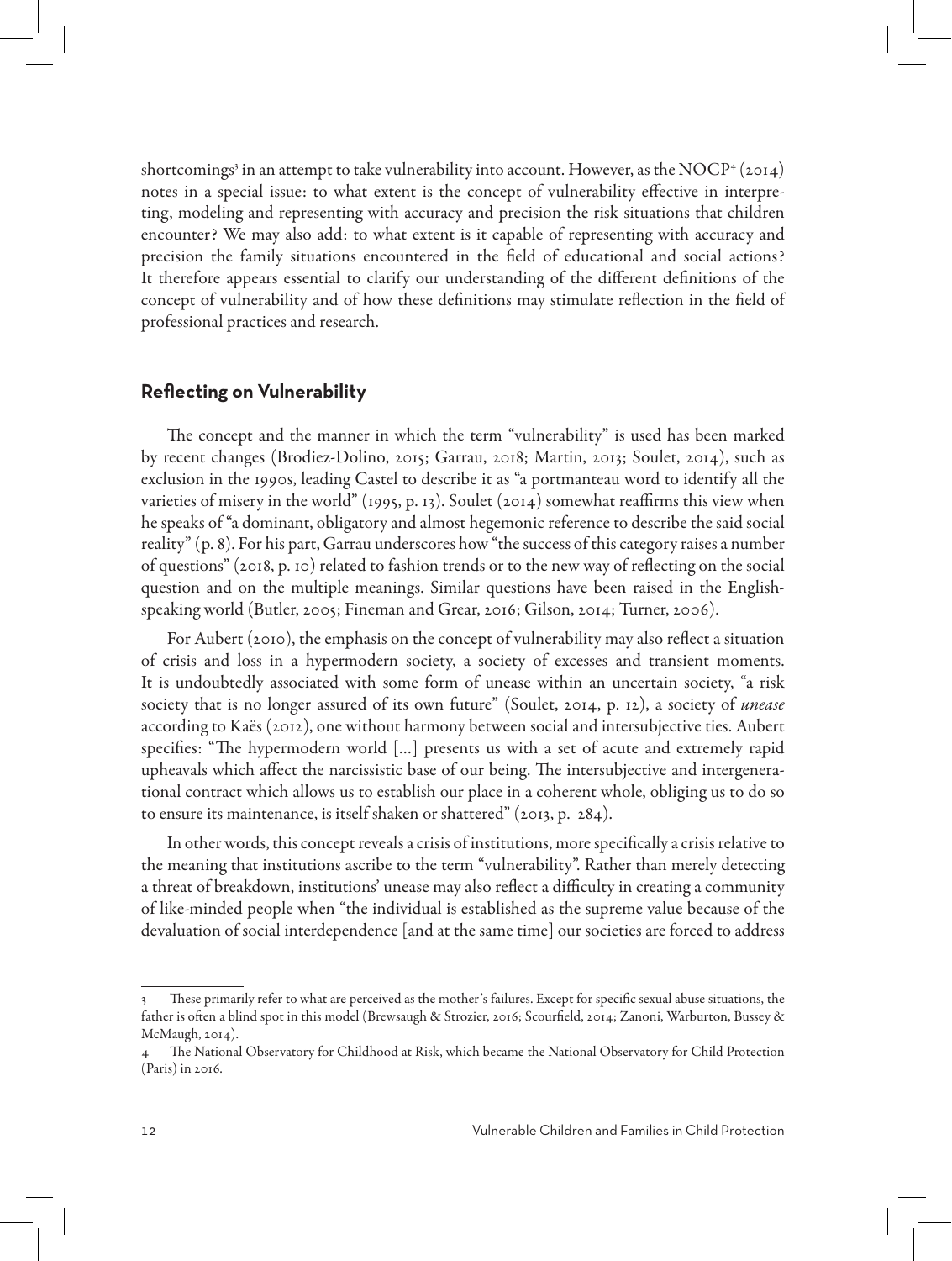the problems of social cohesion resulting from the poor effectiveness of the systems of protection against the inequalities established during the 20th century." (Erhenberg, 2011, p. 564-565).

Vulnerability, then, may not be the narrative of an increase in our vulnerabilities, but the means of rethinking them, of reflecting on ties, solidarities and democracy (Gilson, 2014). Garrau (2018) proposes something along these lines when he argues that one must first distinguish between fundamental vulnerability and problematic vulnerability<sup>s</sup>. The first is linked to our human condition, i.e., to our dependence on others. It is an invitation to rediscover our original state of interdependence, as has already been suggested by multiple authors. Indeed, Elias had already noted that the society of individuals is marked by dependence: "Each individual subject is born within a group that was there before him or her. Better still, individuals are by nature made in such a way that they need others who were there before them in order to thrive" (1991, p. 57). Anxious to relate individual psychology and social psychology, Freud argued that we must not disregard the relationships that exist between individuals and their peers and must consider the individual as "a member of a tribe, a people, a social class, an institution" (1980, p. 84). For his part, Tronto emphasizes: "human beings are not fully independent, they are interdependent" (2009, p. 212), requiring attention and care, with care defined as "a set of activities through which we act to organize our world so that we can live as well as possible", rather than as a provision (2009, p. 14).

From this perspective, autonomy is not the affirmation of subjects who become accomplished by themselves, as though freed from all social constraints (the ideal of the hypermodern individual). For Garrau, the autonomy of each subject "depends on interpersonal relationships of care and recognition" (2018, p. 163). It refers to relational autonomy, in which the recognition process makes it possible to "exist as a human being, to be confirmed", and which "brings into play a community of subjects", to borrow from Le Blanc's definition (2019, p. 99). As Le Blanc emphasizes, vulnerability and autonomy are intricately linked: "Autonomy is certainly weakened by vulnerability, but vulnerability is what constitutes autonomy in human autonomy" (2019, p. 76). It is therefore conditional "on the presence, attention and cooperation of others" (Garrau, 2018, p. 163). Far from being a neoliberal vision of an all-powerful individual, "disconnected and disengaged, with no other objective than to achieve self-fulfillment" (Castel, 2005, p. 120), vulnerability takes us back to a subject who needs others to express "I". As Butler asserts, "the I that I am is nothing without the You and cannot even begin to speak of itself outside of the relationship to the other" (2007, p. 86).

The issue, then, shifts to the contexts which obstruct the development capacities of this autonomy, the capacities of expression, the possibility of making one's voice heard, which leads to being more than just a simple individual because, as Castel emphasizes: "There are individuals and *individuals* because all individuals are unequally supported to become individuals" (2005, p. 121). When the conditions for access to autonomy are not guaranteed, "fundamental vulnerability becomes problematic vulnerability" (Garrau, 2018, p. 164).

<sup>5</sup> Gilson (2014) offers a similar distinction between *universal vulnerability* and *situational vulnerability*. Along the same lines, Butler (2005) suggests a distinction between *precariousness of life* and *precarity*.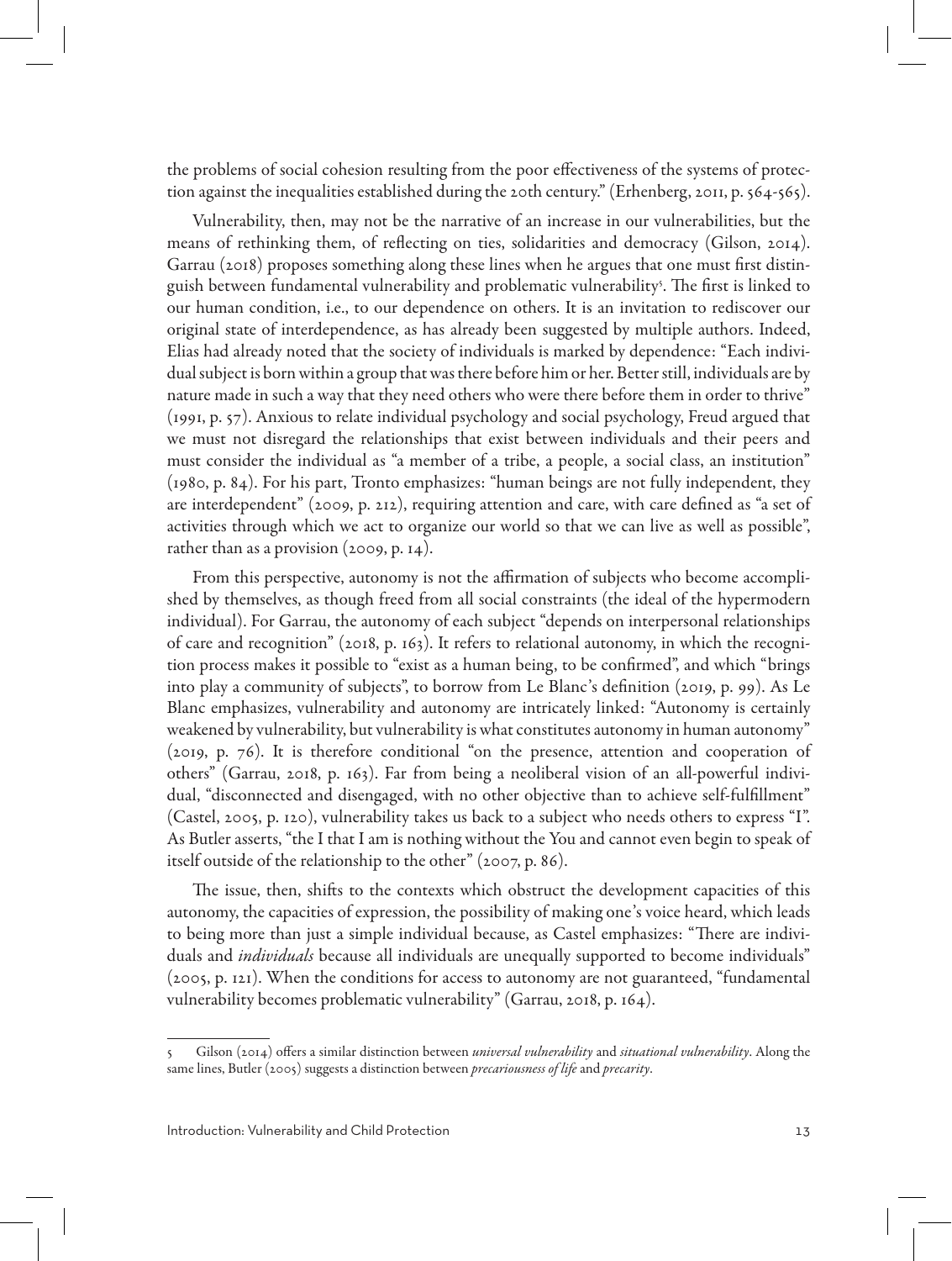If fundamental vulnerability reminds us of our human condition, our interdependence with others, the possibility of being hurt, if it concerns us all and invites us to think or rethink social ties, problematic vulnerability concerns individuals, families and groups whose capacities for action are reduced, whose voice does not carry or is not heard. Problematic vulnerability is not an attribute of individuals at the risk of psychologizing, of seeking the fundamental reasons for the difficulties in their most private lives; rather, it must be addressed from a relational and contextualized framework. As Soulet emphasizes, evoking vulnerability "obliges us to grasp the whole picture at a given moment and in a specific place, of a group or an individual with specific characteristics and a context or an environment itself endowed with specific characteristics" (2014, p. 19). Linked to social issues (Garrau, 2018) and to structural conditions associated with the levels of protection (Soulet, 2014), this concept also relates to issues of solidarity in a society of peers (Castel, 2013). One must therefore speak of a process of vulnerabilization.



The spheres of existence according to Castel. R.

Drawing on the work of Castel, Martin (2013) offers a relatively enlightening outline. He intersects an axis which represents integration into the wage-earning society and the protection associated with wages (collective protection) and an axis which represents integration into a social, family and community network (close protection). This determines a sphere of integration (people well integrated into the labor market and into a family network) and a sphere of assistance (people furthest away from the labor market, but integrated into a family network); at the center, the sphere of vulnerability combines the fragility of primary social and family ties and precariousness in the labor market: the sphere of disaffiliation (people furthest away from the labor market and isolated, without social support) marks the future of people in vulnerable situations when all social ties break down. The emphasis here is on integration into the world of work and into a social and family network. However, the processes of vulnerability cannot be reduced to these two aspects alone. This is what Garrau (2018) suggests by drawing on Paugam's concept of social disqualification (2000) and on the concept of domination.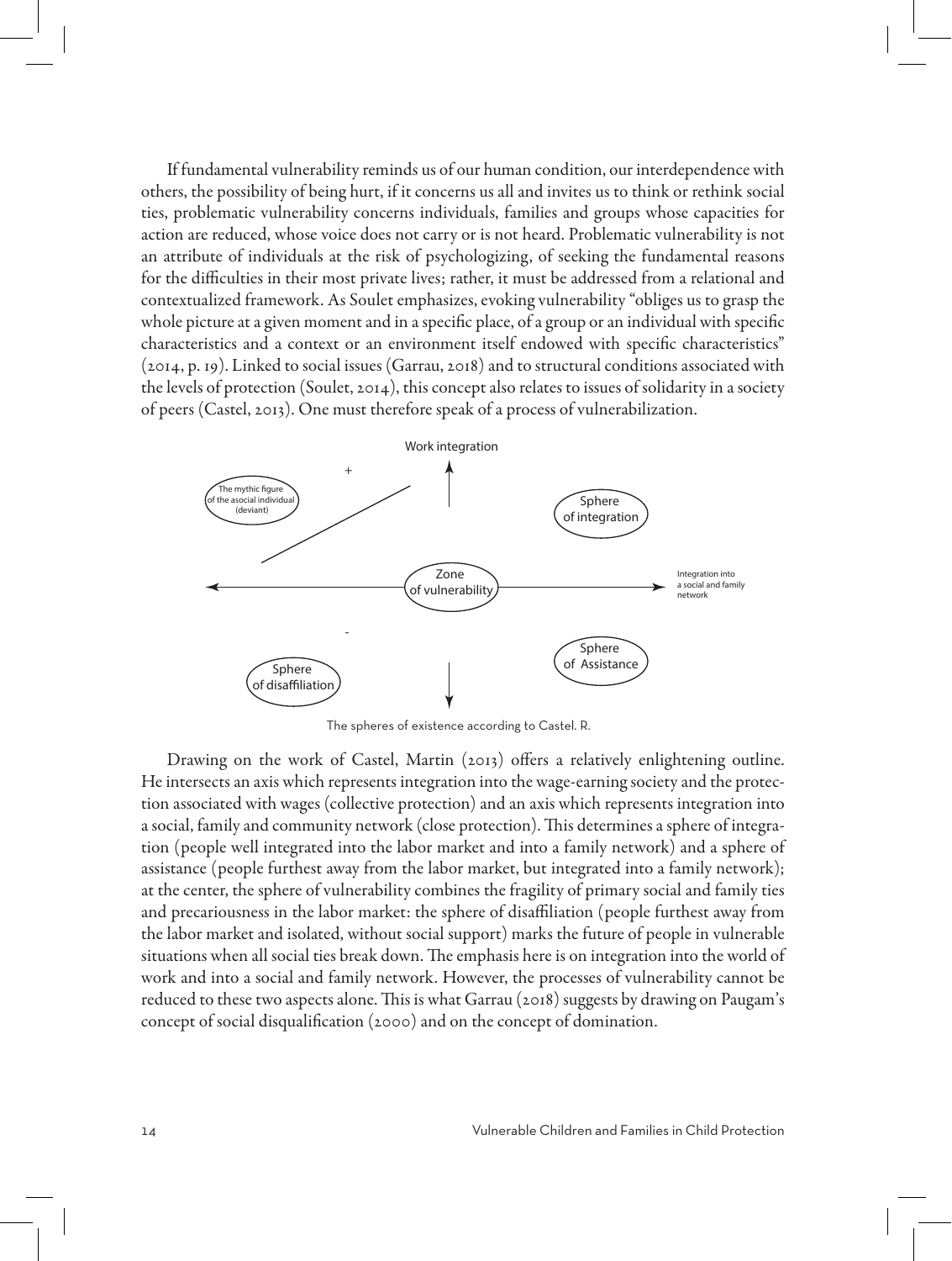Paugam describes a process which involves an increase in vulnerability due to the loss of employment and the renouncing of autonomy, first because of requesting assistance, then because of dependence on that assistance. It is a process that results in some form of stigmatization, of disqualification in the sense of a loss of space and recognition, which gradually condemns one to slide toward social invisibility, or relegation, as Le Blanc (2009) emphasizes, and to "be subjected to social contempt". One is thus "disqualified from one's own social skills and therefore perceives oneself as useless, a pariah or a reject" (p. 17). De Gaulejac and Leonetti (1994) place great emphasis on what the request for assistance represents, i.e., the renunciation of autonomy and self-esteem and entry into the devalued category of welfare recipients. Problematic vulnerability is also the loss of an I that is recognized and retained by others.

Problematic vulnerability is also associated with domination. As Garrau mentions: "Certain social relationships thus seem to be able to function not as supports for autonomy, but as factors of vulnerability, by limiting the options accessible to individuals and undermining their representation of themselves" (2018, p. 219). Ideological, social and economic domination and its awareness affects subjectivities and capacities.

Does this mean that the production of problematic vulnerability is based on social determinants alone? What, then, becomes of subjects if they are merely individuals grappling with social realities that go way beyond them? One must be wary of all forms of psychologization defined not as "the use of psychic dimensions to understand and address situations", but as "the implementation of knowledge of a psychological nature using clinical mechanisms which perceive the other as a mere subject in establishing his or her individual and social resolutions" (Boutanquoi, 2004, p. 81). Reflecting on problematic vulnerability, and on the narratives it shapes, therefore means that we must continue to be concerned about how this vulnerability and these narratives concentrate "all the socio-historical factors which intervene in the processes of socialization on the one hand and, on the other hand, all the intrapsychic factors which determine one's capacity to take action both with regard to reality and to the social context" (De Gaulejac, 1999, p. 215). This concerns questions relating to attachment, psychic envelopes and identity construction in so far as these questions structure one's relationship with the world.

## **Problematic Vulnerability in Child Protection**

Families receiving child protection measures appear to accumulate different aspects of problematic vulnerability, which may lead to neglect and even abuse. We must be careful, however, to avoid defining children's vulnerability as the result of their parents' behavior. As Kedell (2018) emphasizes, a neoliberal vision of vulnerability in the field of child protection, which highlights only the responsibility of parents, leads to our totally overlooking the social and economic realities of families, notably those linked to the poverty problem. Worse, this vision reinforces the logics of surveillance and control, views the needs of the child as being separate from the needs of families, and concerns itself only with the cost to society in the long term of leaving children in their families, perceived as factors responsible for poor adaptation.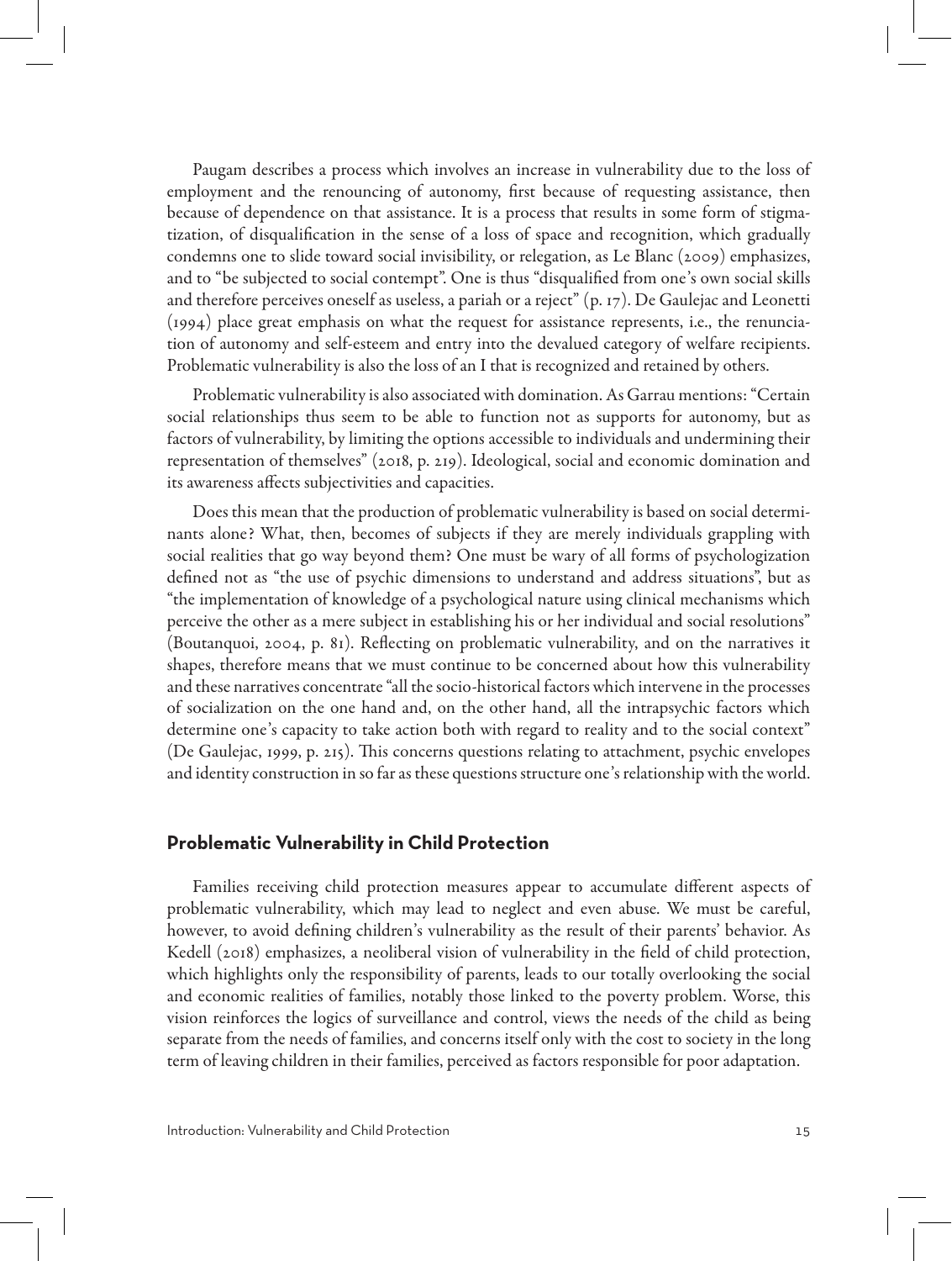Families experiencing problematic vulnerabilities may have painful stories; they often lack family, social and economic resources. They live in precarious conditions and this may have serious repercussions on their parenting and on their children's development (Zaouche Gaudron, 2017). They are dominated because of relegation and the absence of the possibility of participation, which Paugam (2008) defines as one of the foundations of the social bond and Garrau as a "means allowing the most vulnerable citizens to develop and strengthen their ability to make their voice heard in the public and political space" (2018, p. 305). Thus, families in the child-protection system are forced to submit to institutional rituals of "participation", laid down by laws and regulations, and which, in reality, are primarily driven by conformism (Lacharité, 2015). They thus find themselves dependent on welfare systems, or even subject to the constraints imposed by the legal framework, and lose some control over their lives. They are therefore in a position that reinforces domination because others have power over their lives and over their words. They are often discredited both by the very process that takes charge and designates them as deviant through revealing and naming the deviations from the norm that justify the intervention (Boutanquoi, 2001, p. 158), and by the decision-making processes which limit their role. They can also be stigmatized by their environment.

The situation may appear gloomy and burdensome and may even overwhelm professionals who may feel unable to provide the support necessary to enable these parents to gain access to a less vulnerable life. This is not what we are suggesting, particularly because the work undertaken by these professionals in increasingly difficult conditions, and the commitment they demonstrate, deserve respect. Nevertheless, a number of research studies highlight the extent to which child protection services may have engendered a sense of suffering, hurt, dispossession, incomprehension, anger and bitterness<sup>6</sup>.

Ultimately, the key question, which appears to be shared by both professionals and researchers, is hardly about denouncement: does the model with which these institutions are preoccupied (they are yet to free themselves from the idea of parental failure), and the established practices that draw on expertise (professionals know what parents do not know or have not had the opportunity to learn), really allow children, young people and families to emerge from the sphere of problematic vulnerability?

As Brodiez-Dolino specifies, the vulnerability problem appears "inseparable from the processes of support, trajectory and individualization, but also from the dialectics of dependence, autonomy, care and empowerment" (2015, p. 17). These are the processes that must be questioned. Can the concepts of care and empowerment really help in this questioning? Like the concepts of exclusion and vulnerability, they too come with their share of problems. When care is reduced "to an approach and a sensitivity (for others) making it even more difficult to recognize the injustice of social and political arrangements" (Paperman, 2005, p. 294), and when empowerment gives back responsibility for their state to individuals and groups and summons the logic of workfare, then whether or not these concepts open up new perspectives is uncertain.

<sup>6</sup> Various chapters in this book refer to it.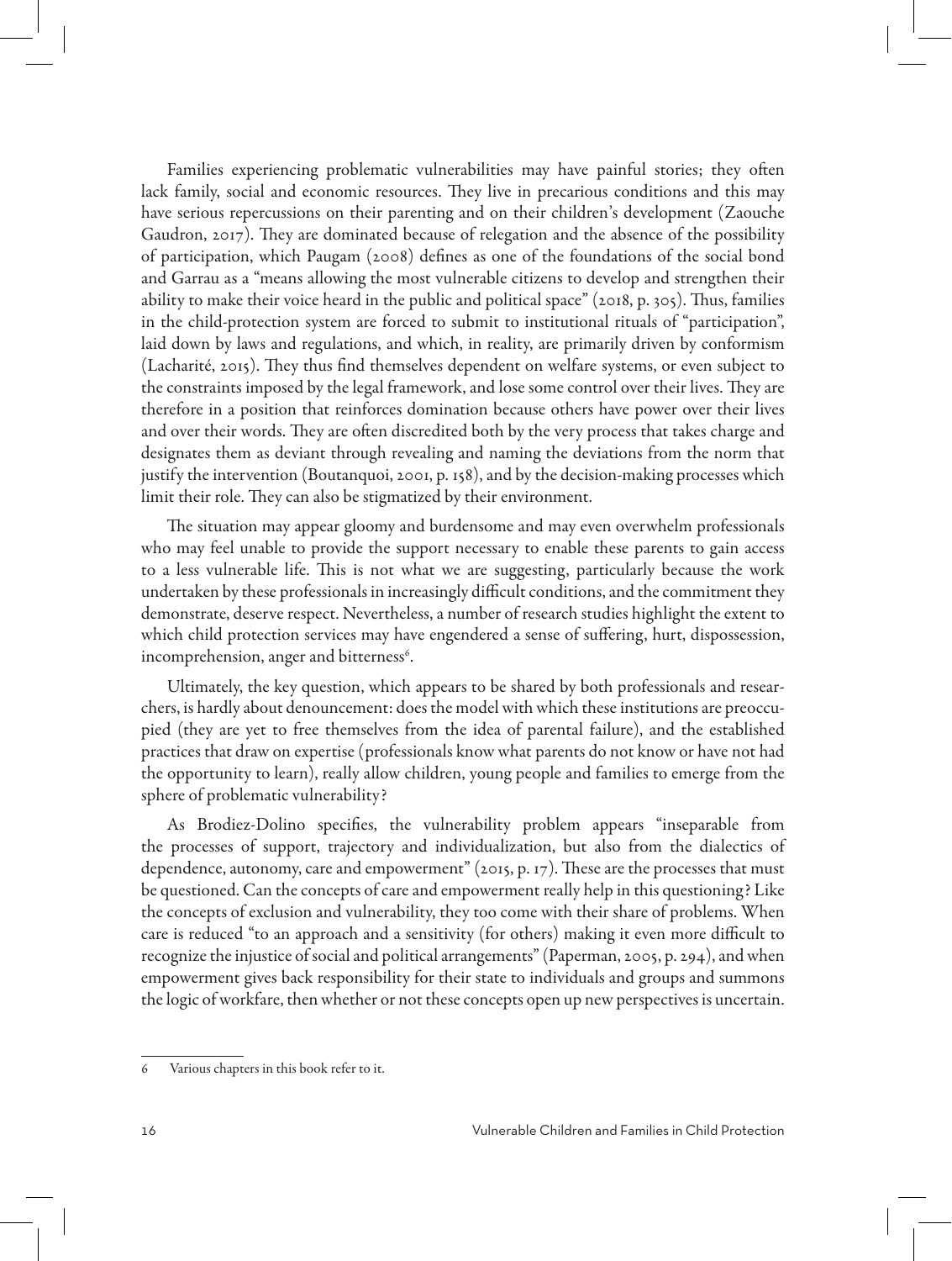Ravon relates the use of the concept of vulnerability and the development of the logics of care and empowerment, which he refers to as a presenteeism regime with a clinical-like intervention, "a clever mix of listening, care and working on oneself." (2014, p. 267). He underlines, however, the risk of interference through the generalization of conditional aid implied by the notion of contract<sup>7</sup> and how one may "switch at any time from aid, to empowerment, to having to submit to control when, for example, parents are viewed as responsible for the means with which they must face their difficulties" (*id*., p. 268).

However, if we view care as the attention to needs, responsibility toward others, competence and the capacity to respond (Tronto, 2009), and if we view empowerment as the recognition of the "capacity of individuals to define the terms of their own life, of their own identity, and of their own projects", as "practices which seek to strengthen the power of individuals and groups to act like families"(de Montigny and Lacharité, 2012, p. 55), then this may help to shape reflections on professional practices toward parents, children and families. As Le Blanc specifies, rather than consider care or empowerment, one must think about "care *and* empowerment. More specifically, care that is based on empowerment" (2011, p. 188).

Soulet argues that to avoid making vulnerability no more than an additional empty term, it is important "to draw on the position of actors<sup>8</sup>, of individuals, in order to rethink the issue of social intervention based on individuals' skills and capacities, however embryonic" (2014, p. 34). This undoubtedly involves working on thought patterns to free oneself from negative representations and to focus less on failures and more on resources and social- and family-support networks. This may lead to what Châtel refers to as "an ethics of vulnerability with, at its heart, responsibility for others" (2014, p. 73), a way of rethinking the relationship to others, and to their autonomy.

While the key objective of any intervention is the development of the capacity for autonomy, one must reflect on the conditions that allow "subjects to become and remain able to speak and act on their behalf" (Garrau, 2018 p. 161), to speak, to have a voice. If autonomy means being able to say "my discourse must replace the discourse of the other, of a foreign discourse that is in me and dominates me" (Castoriadis, 1975, p. 152), then we must question how we speak about children, young people and families, including in research work. We must also question the tendency to cover others' words with our own: "Isn't my voice that claims to speak on behalf of others taking away from them their own speaking capacities?" (Le Blanc, 2011, p. 89). How can one "give an account of oneself to someone" (Butler, 2007, p. 68) if this someone listens but does not hear, if he or she does not accept to be questioned even as he or she questions (*id*., p. 86)?

A recent multi-authored book focused on children's and parents' speech in child protection (Lacharité, Sellenet and Chamberland, 2015). The researchers noted in particular that this

Established in France since the implementation of the RMI (minimum integration income) in the early 1990s, the contract stipulates that the recipient of aid undertakes certain activities in return (for example, training or job-seeking activities). The issue most frequently raised concerns the imbalance between the parties and therefore the real margin of negotiation for recipients.

<sup>8</sup> Understood here as the subject's narrative capacity.